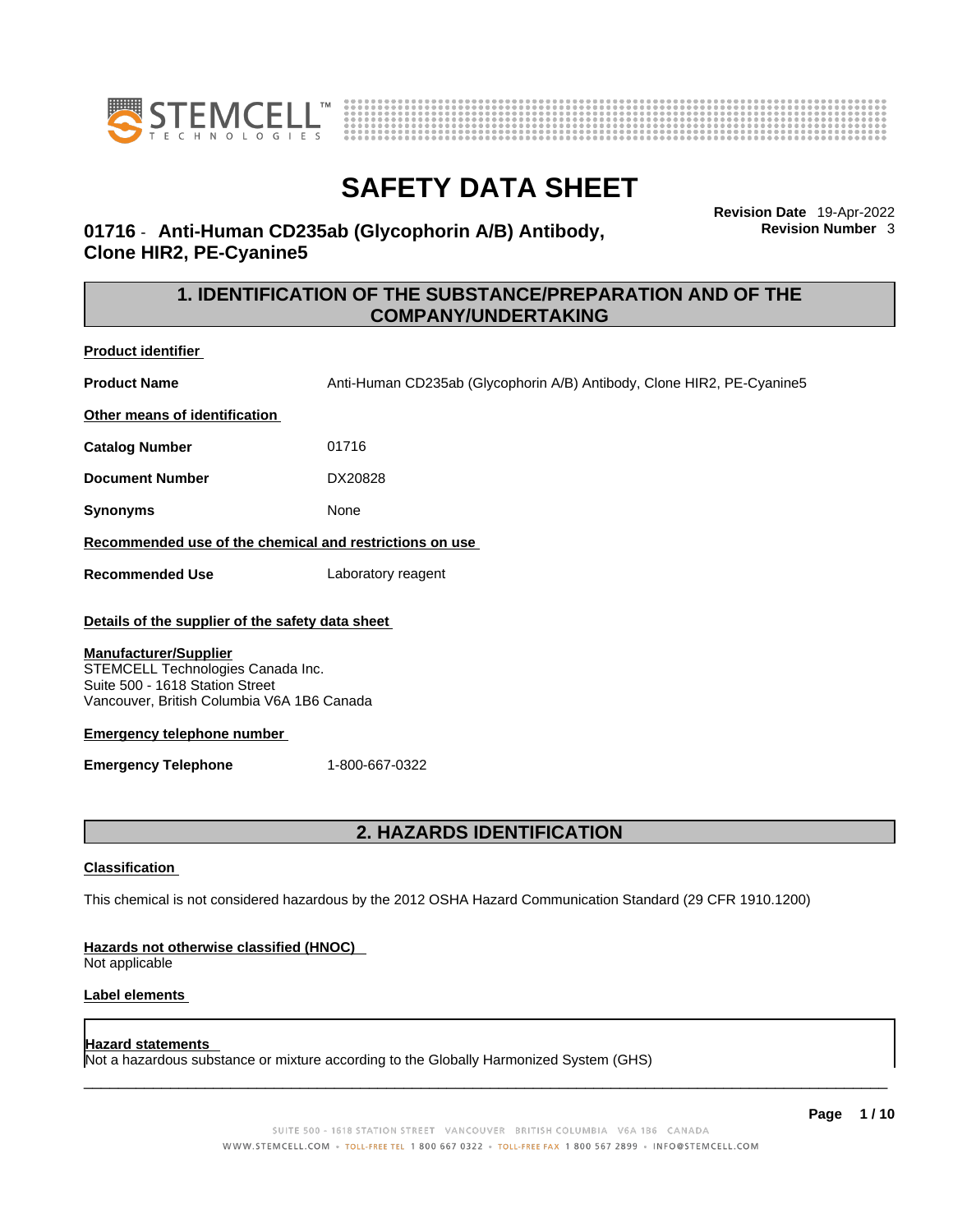



# \_\_\_\_\_\_\_\_\_\_\_\_\_\_\_\_\_\_\_\_\_\_\_\_\_\_\_\_\_\_\_\_\_\_\_\_\_\_\_\_\_\_\_\_\_\_\_\_\_\_\_\_\_\_\_\_\_\_\_\_\_\_\_\_\_\_\_\_\_\_\_\_\_\_\_\_\_\_\_\_\_\_\_\_\_\_\_\_\_\_\_\_\_ **Revision Date** 19-Apr-2022 **01716** - **Anti-Human CD235ab (Glycophorin A/B) Antibody, Clone HIR2, PE-Cyanine5**

The product contains no substances which at their given concentration, are considered to be hazardous to health.

**Appearance** Clear **Physical state** Liquid **Odor** No data available

**Revision Number** 3

**Other Information** 

Not applicable

**Unknown acute toxicity** 0 % of the mixture consists of ingredient(s) of unknown toxicity

0 % of the mixture consists of ingredient(s) of unknown acute oral toxicity

0 % of the mixture consists of ingredient(s) of unknown acute dermal toxicity

0 % of the mixture consists of ingredient(s) of unknown acute inhalation toxicity (gas)

0 % of the mixture consists of ingredient(s) of unknown acute inhalation toxicity (vapor)

0 % of the mixture consists of ingredient(s) of unknown acute inhalation toxicity (dust/mist)

#### **3. COMPOSITION/INFORMATION ON INGREDIENTS**

#### **Substance**

Not applicable.

#### **Mixture**

Not a hazardous substance or mixture according to the Globally Harmonized System (GHS)

\*The exact percentage (concentration) ofcomposition has been withheld as a trade secret.

#### **4. FIRST AID MEASURES**

#### **Description of first aid measures**

| <b>Inhalation</b>   | Remove to fresh air.                                                                                                    |
|---------------------|-------------------------------------------------------------------------------------------------------------------------|
| Eye contact         | Rinse thoroughly with plenty of water for at least 15 minutes, lifting lower and upper eyelids.<br>Consult a physician. |
| <b>Skin contact</b> | Wash skin with soap and water.                                                                                          |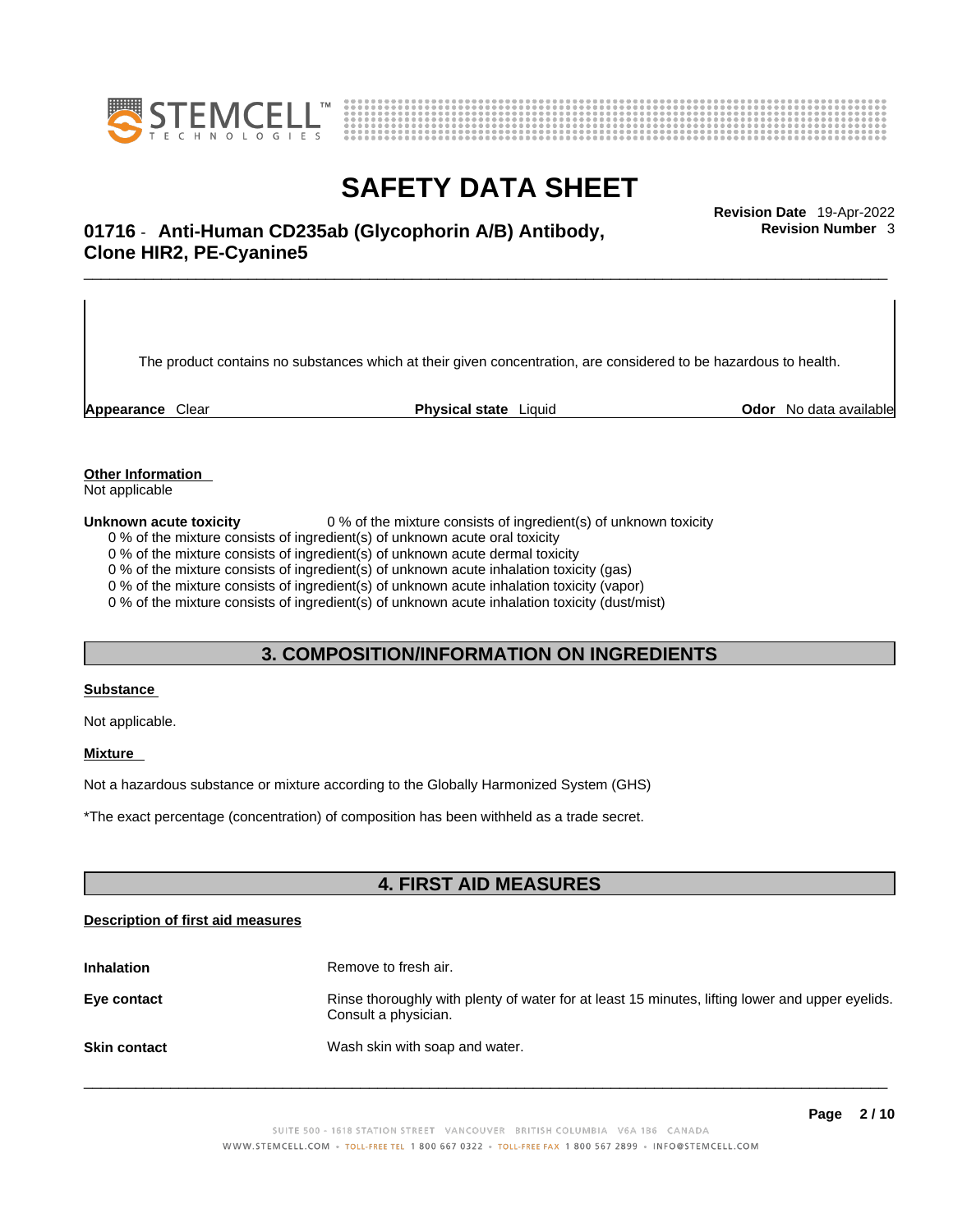



# \_\_\_\_\_\_\_\_\_\_\_\_\_\_\_\_\_\_\_\_\_\_\_\_\_\_\_\_\_\_\_\_\_\_\_\_\_\_\_\_\_\_\_\_\_\_\_\_\_\_\_\_\_\_\_\_\_\_\_\_\_\_\_\_\_\_\_\_\_\_\_\_\_\_\_\_\_\_\_\_\_\_\_\_\_\_\_\_\_\_\_\_\_ **Revision Date** 19-Apr-2022 **01716** - **Anti-Human CD235ab (Glycophorin A/B) Antibody, Clone HIR2, PE-Cyanine5**

**Ingestion** Clean mouth with water and drink afterwards plenty of water. **Most important symptoms and effects, both acute and delayed Symptoms** No information available. **Indication of any immediate medical attention and special treatment needed Note to physicians** Treat symptomatically. **5. FIRE-FIGHTING MEASURES Suitable Extinguishing Media** Use extinguishing measures that are appropriate to local circumstances and the surrounding environment. **Unsuitable extinguishing media** CAUTION: Use of water spray when fighting fire may be inefficient. **Specific hazards arising from the chemical** No information available. **Explosion data Sensitivity to Mechanical Impact** None. **Sensitivity to Static Discharge** None. **Special protective equipment for fire-fighters** Firefighters should wear self-contained breathing apparatus and full firefighting turnout gear. Use personal protection equipment. **6. ACCIDENTAL RELEASE MEASURES Personal precautions, protective equipment and emergency procedures Personal precautions** Ensure adequate ventilation.

**Environmental precautions Environmental precautions** See Section 12 for additional Ecological Information. **Methods and material for containment and cleaning up**

**Methods for containment** Prevent further leakage or spillage if safe to do so.

 $\_$  ,  $\_$  ,  $\_$  ,  $\_$  ,  $\_$  ,  $\_$  ,  $\_$  ,  $\_$  ,  $\_$  ,  $\_$  ,  $\_$  ,  $\_$  ,  $\_$  ,  $\_$  ,  $\_$  ,  $\_$  ,  $\_$  ,  $\_$  ,  $\_$  ,  $\_$  ,  $\_$  ,  $\_$  ,  $\_$  ,  $\_$  ,  $\_$  ,  $\_$  ,  $\_$  ,  $\_$  ,  $\_$  ,  $\_$  ,  $\_$  ,  $\_$  ,  $\_$  ,  $\_$  ,  $\_$  ,  $\_$  ,  $\_$  ,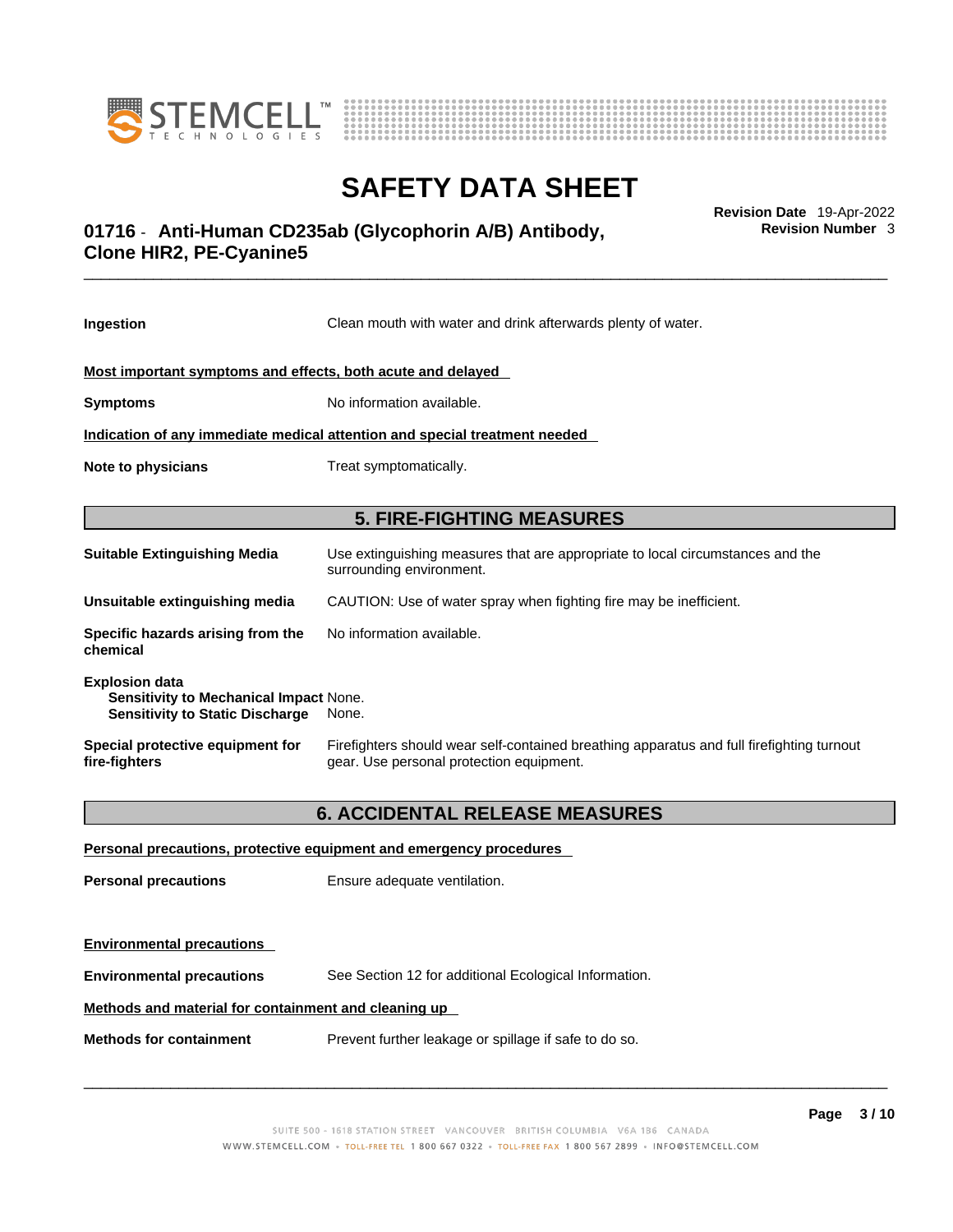



**Revision Number** 3

# \_\_\_\_\_\_\_\_\_\_\_\_\_\_\_\_\_\_\_\_\_\_\_\_\_\_\_\_\_\_\_\_\_\_\_\_\_\_\_\_\_\_\_\_\_\_\_\_\_\_\_\_\_\_\_\_\_\_\_\_\_\_\_\_\_\_\_\_\_\_\_\_\_\_\_\_\_\_\_\_\_\_\_\_\_\_\_\_\_\_\_\_\_ **Revision Date** 19-Apr-2022 **01716** - **Anti-Human CD235ab (Glycophorin A/B) Antibody, Clone HIR2, PE-Cyanine5**

| Methods for cleaning up                | Pick up and transfer to properly labeled containers.                                 |
|----------------------------------------|--------------------------------------------------------------------------------------|
| <b>Prevention of secondary hazards</b> | Clean contaminated objects and areas thoroughly observing environmental regulations. |

#### **7. HANDLING AND STORAGE**

# **Precautions for safe handling Advice on safe handling** Handle in accordance with good industrial hygiene and safety practice. **Conditions for safe storage, including any incompatibilities Storage Conditions** Store in accordance with information listed on the Product Information Sheet (PIS).

#### **8. EXPOSURE CONTROLS/PERSONAL PROTECTION**

#### **Control parameters**

**Exposure Limits** This product, as supplied, does not contain any hazardous materials with occupational exposure limits established by the region specific regulatory bodies.

#### **Appropriate engineering controls**

| Showers              |
|----------------------|
| Eyewash stations     |
| Ventilation systems. |
|                      |

**Individual protection measures, such as personal protective equipment Eye/face protection** No special protective equipment required. **Skin and body protection** No special protective equipment required. **Respiratory protection** No protective equipment is needed under normal use conditions. If exposure limits are exceeded or irritation is experienced, ventilation and evacuation may be required. **General hygiene considerations** Handle in accordance with good industrial hygiene and safety practice.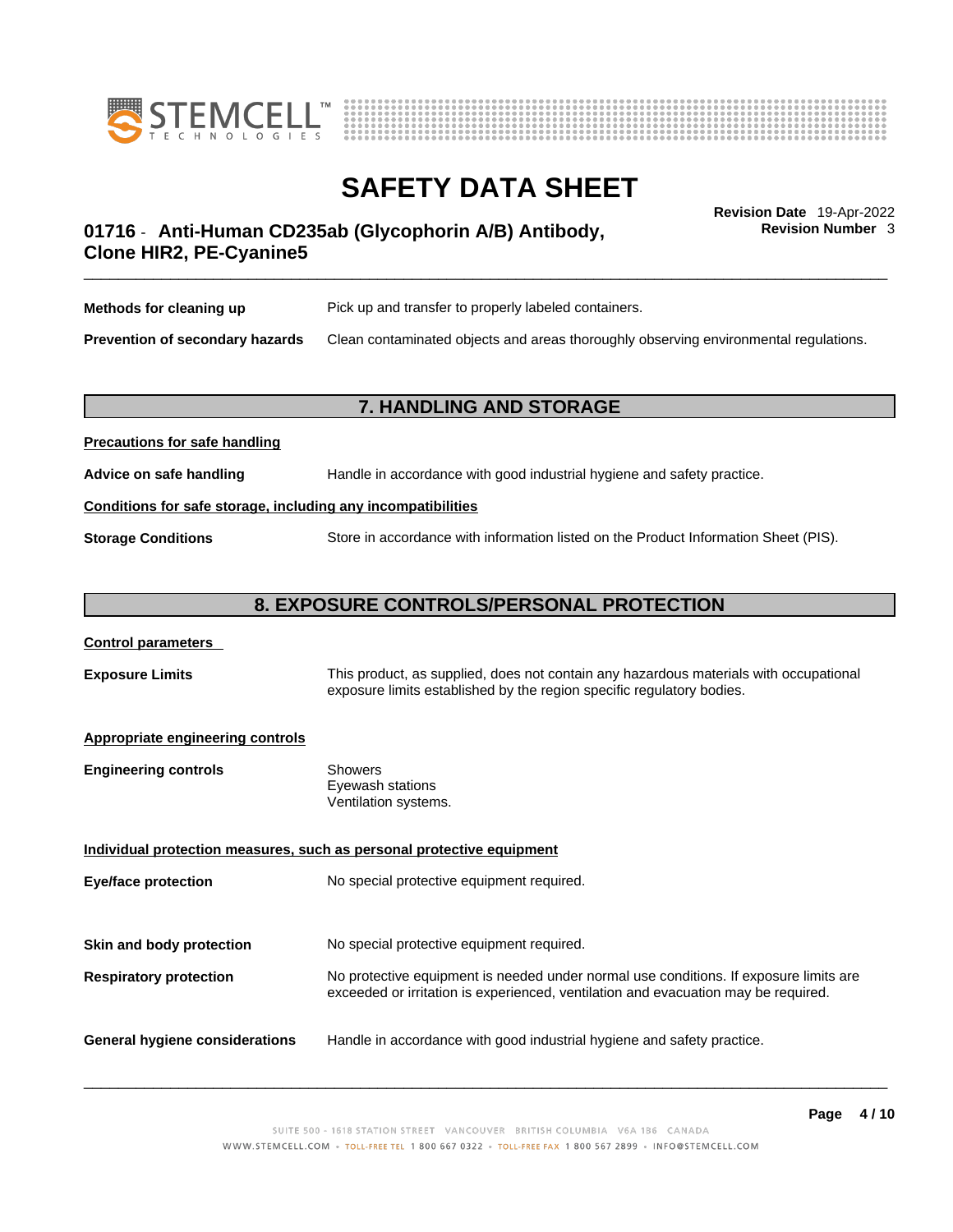



# \_\_\_\_\_\_\_\_\_\_\_\_\_\_\_\_\_\_\_\_\_\_\_\_\_\_\_\_\_\_\_\_\_\_\_\_\_\_\_\_\_\_\_\_\_\_\_\_\_\_\_\_\_\_\_\_\_\_\_\_\_\_\_\_\_\_\_\_\_\_\_\_\_\_\_\_\_\_\_\_\_\_\_\_\_\_\_\_\_\_\_\_\_ **Revision Date** 19-Apr-2022 **01716** - **Anti-Human CD235ab (Glycophorin A/B) Antibody, Clone HIR2, PE-Cyanine5**

**9. PHYSICAL AND CHEMICAL PROPERTIES Information on basic physical and chemical properties Physical state** Liquid **Appearance** Clear<br> **Color** No int **Color Color Color Color Color Color Color No** data available **Odor Odor Constanting Codor Constanting Codor Codor Codor Codor Codor Codor Codor Codor Codor Codor Codor Codor Codor Codor Codor Codor Codor Codor Codor Codor Codor Codor Codor No data available Explosive properties** No data available **Oxidizing properties** No information available **Other Information Softening point** No information available **Molecular weight** No information available **Molecular formula** No information available<br>**VOC Content (%)** No information available **VOC Content (%) Liquid Density** No information available **Bulk density No information available 10. STABILITY AND REACTIVITY Property CONSIDERENT CONSIDERENT Values CONSIDERENT CONSIDERENT CONSIDERENT CONSIDERENT CONSIDERENT CONSIDERENT CONSIDERENT CONSIDERENT CONSIDERENT CONSIDERED VALUES pH** No data available None known **Melting point / freezing point Boiling point / boiling range Modata available None known Flash point Communist Communist Communist Communist Communist Communist Communist Communist Communist Communist Communist Communist Communist Communist Communist Communist Communist Communist Communist Communist Communi Evaporation rate No data available None known Flammability (solid, gas)** No data available None known **Flammability Limit in Air** None known **Upper flammability limit:** No data available **Lower flammability limit:** No data available **Vapor pressure No data available None known Vapor density No data available None known Relative density No data available None known** None known **Water solubility No data available** Mome known<br> **Solubility in other solvents** No data available **None known**<br>
None known **Solubility in other solvents** No data available **None known**<br> **Partition coefficient** No data available None known **Partition coefficient**<br>**Autoignition temperature** No data available **Autoignition temperature** Mo data available Mone known<br> **Decomposition temperature** No data available None known **Decomposition temperature** No data available None known<br> **Kinematic viscosity** No data available None known **Kinematic viscosity No data available None known**<br> **None known**<br>
No data available **None known**<br>
None known **Dynamic** viscosity None known

**Reactivity No information available.** 

**Chemical stability** Stable under recommended transport or storage conditions.

 $\_$  ,  $\_$  ,  $\_$  ,  $\_$  ,  $\_$  ,  $\_$  ,  $\_$  ,  $\_$  ,  $\_$  ,  $\_$  ,  $\_$  ,  $\_$  ,  $\_$  ,  $\_$  ,  $\_$  ,  $\_$  ,  $\_$  ,  $\_$  ,  $\_$  ,  $\_$  ,  $\_$  ,  $\_$  ,  $\_$  ,  $\_$  ,  $\_$  ,  $\_$  ,  $\_$  ,  $\_$  ,  $\_$  ,  $\_$  ,  $\_$  ,  $\_$  ,  $\_$  ,  $\_$  ,  $\_$  ,  $\_$  ,  $\_$  ,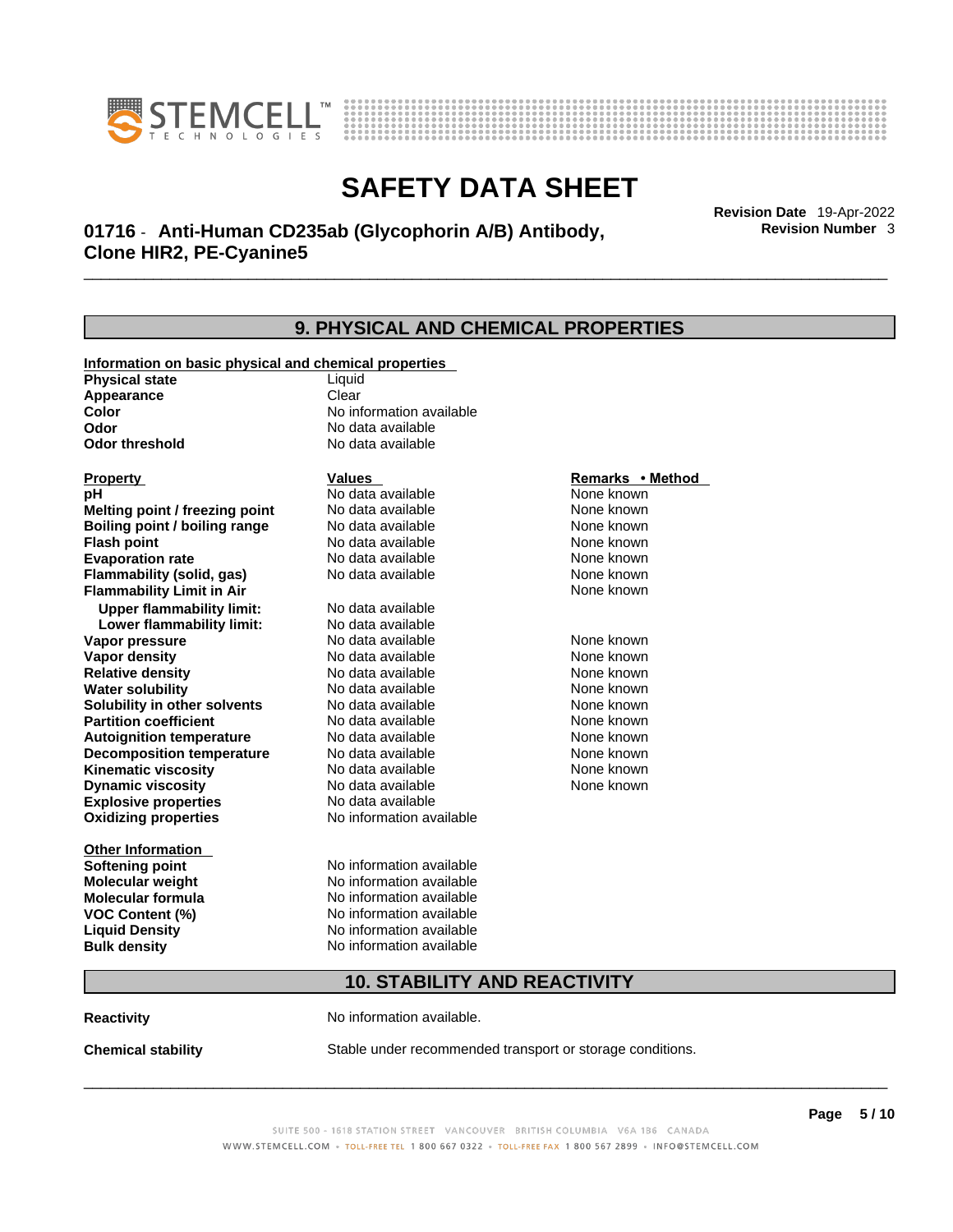



# \_\_\_\_\_\_\_\_\_\_\_\_\_\_\_\_\_\_\_\_\_\_\_\_\_\_\_\_\_\_\_\_\_\_\_\_\_\_\_\_\_\_\_\_\_\_\_\_\_\_\_\_\_\_\_\_\_\_\_\_\_\_\_\_\_\_\_\_\_\_\_\_\_\_\_\_\_\_\_\_\_\_\_\_\_\_\_\_\_\_\_\_\_ **Revision Date** 19-Apr-2022 **01716** - **Anti-Human CD235ab (Glycophorin A/B) Antibody, Clone HIR2, PE-Cyanine5**

**Revision Number** 3

| <b>Possibility of hazardous reactions</b> None under normal processing. |                                           |
|-------------------------------------------------------------------------|-------------------------------------------|
| <b>Conditions to avoid</b>                                              | None known based on information supplied. |
| Incompatible materials                                                  | None known based on information supplied. |

**Hazardous decomposition products** None known based on information supplied.

### **11. TOXICOLOGICAL INFORMATION**

#### **Information on likely routes of exposure**

#### **Product Information**

| Ingestion           | Specific test data for the substance or mixture is not available. |
|---------------------|-------------------------------------------------------------------|
| <b>Skin contact</b> | Specific test data for the substance or mixture is not available. |
| Eye contact         | Specific test data for the substance or mixture is not available. |
| <b>Inhalation</b>   | Specific test data for the substance or mixture is not available. |

**Symptoms** No information available.

**Numerical measures of toxicity**

**Acute toxicity**

**Unknown acute toxicity** 0 % of the mixture consists of ingredient(s) of unknown toxicity

0 % of the mixture consists of ingredient(s) of unknown acute oral toxicity

0 % of the mixture consists of ingredient(s) of unknown acute dermal toxicity

0 % of the mixture consists of ingredient(s) of unknown acute inhalation toxicity (gas)

0 % of the mixture consists of ingredient(s) of unknown acute inhalation toxicity (vapor)

0 % of the mixture consists of ingredient(s) of unknown acute inhalation toxicity (dust/mist) Product Information

#### **Delayed and immediate effects as well as chronic effects from short and long-term exposure**

| <b>Skin</b><br><b>Virritation</b><br>Nο<br>. corros | inform<br>mation available. |
|-----------------------------------------------------|-----------------------------|
| Proo<br>nauon                                       |                             |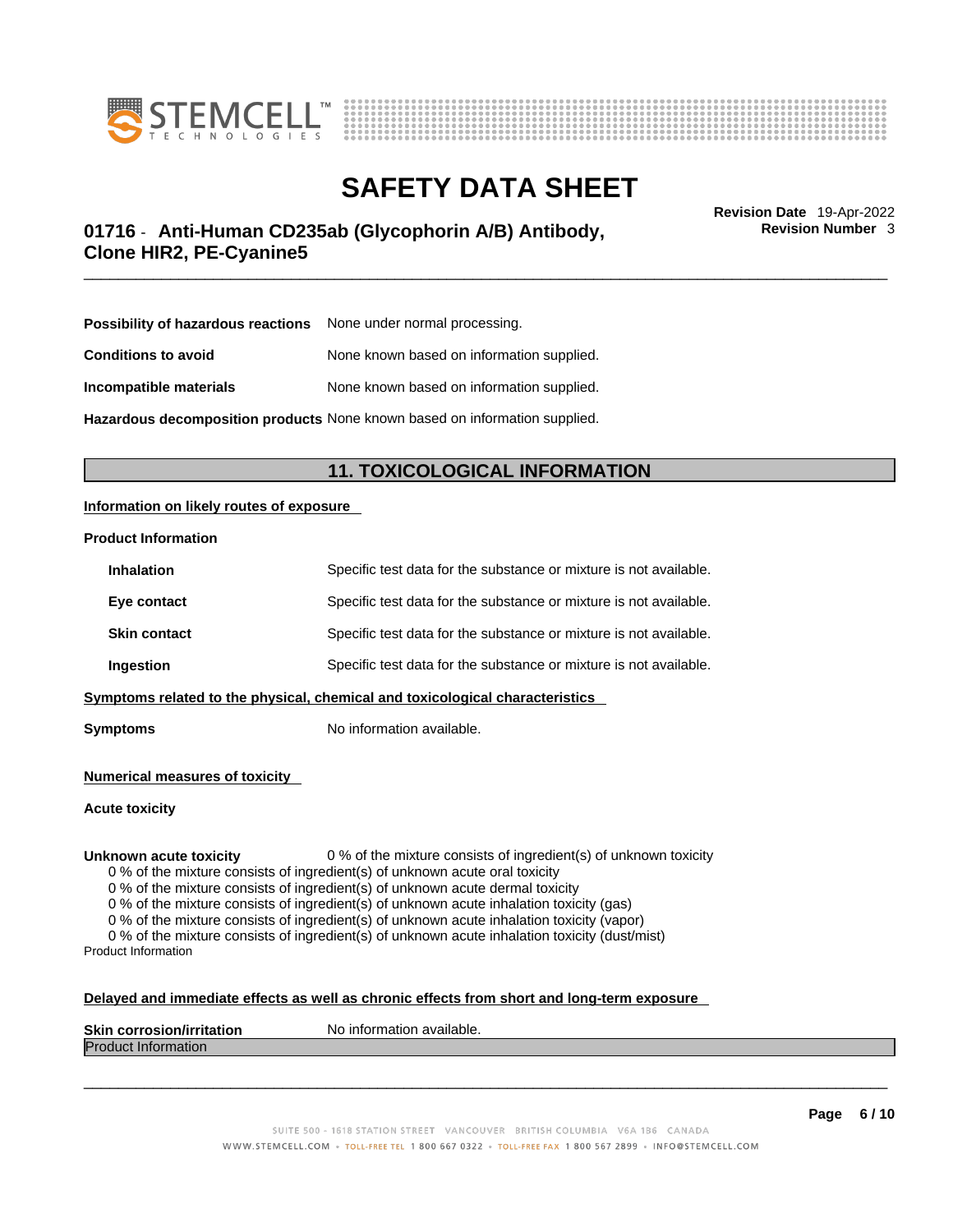



# \_\_\_\_\_\_\_\_\_\_\_\_\_\_\_\_\_\_\_\_\_\_\_\_\_\_\_\_\_\_\_\_\_\_\_\_\_\_\_\_\_\_\_\_\_\_\_\_\_\_\_\_\_\_\_\_\_\_\_\_\_\_\_\_\_\_\_\_\_\_\_\_\_\_\_\_\_\_\_\_\_\_\_\_\_\_\_\_\_\_\_\_\_ **Revision Date** 19-Apr-2022 **01716** - **Anti-Human CD235ab (Glycophorin A/B) Antibody, Clone HIR2, PE-Cyanine5**

**Serious eye damage/eye irritation** No information available. Product Information **Respiratory or skin sensitization** No information available. Product Information **Germ cell mutagenicity** No information available. Product Information **Carcinogenicity** No information available. **Reproductive toxicity** No information available. Product Information **STOT** - single exposure<br>
No information available. Product Information **STOT** - **repeated exposure** No information available. Product Information **Aspiration hazard** No information available.

### **12. ECOLOGICAL INFORMATION**

| <b>Ecotoxicity</b>            |                                    |  |
|-------------------------------|------------------------------------|--|
| <b>Product Information</b>    |                                    |  |
| Persistence and degradability | No information available.          |  |
| <b>Bioaccumulation</b>        | There is no data for this product. |  |
|                               |                                    |  |
| Other adverse effects         | No information available.          |  |

### **13. DISPOSAL CONSIDERATIONS**

| Waste treatment methods                |                                                                                                                    |
|----------------------------------------|--------------------------------------------------------------------------------------------------------------------|
| Waste from residues/unused<br>products | Dispose of in accordance with local regulations. Dispose of waste in accordance with<br>environmental legislation. |
| Contaminated packaging                 | Do not reuse empty containers.                                                                                     |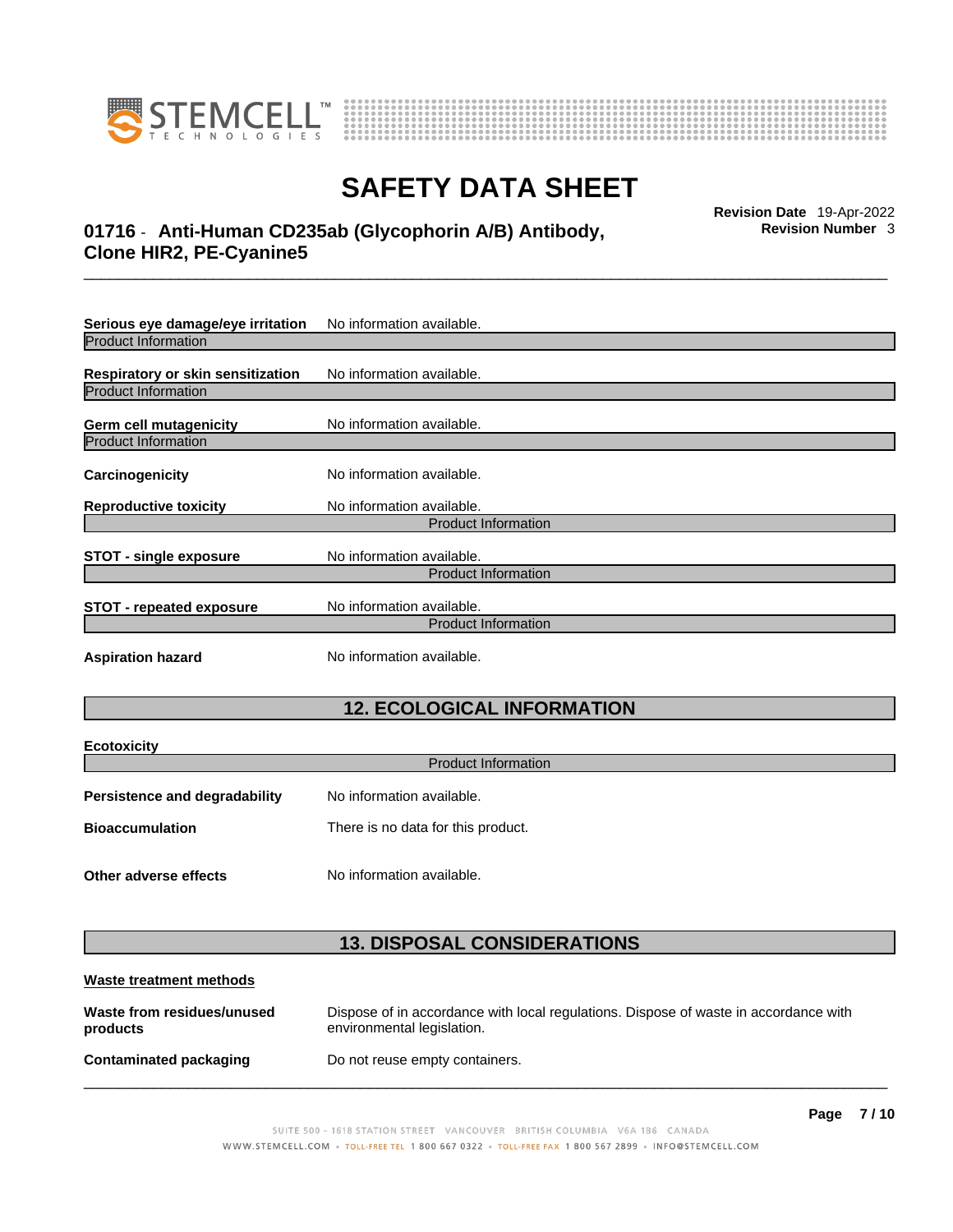



# \_\_\_\_\_\_\_\_\_\_\_\_\_\_\_\_\_\_\_\_\_\_\_\_\_\_\_\_\_\_\_\_\_\_\_\_\_\_\_\_\_\_\_\_\_\_\_\_\_\_\_\_\_\_\_\_\_\_\_\_\_\_\_\_\_\_\_\_\_\_\_\_\_\_\_\_\_\_\_\_\_\_\_\_\_\_\_\_\_\_\_\_\_ **Revision Date** 19-Apr-2022 **01716** - **Anti-Human CD235ab (Glycophorin A/B) Antibody, Clone HIR2, PE-Cyanine5**

**US EPA Waste Number** P105

**14. TRANSPORT INFORMATION** 

| <b>DOT</b>  | Not regulated |
|-------------|---------------|
| <u>TDG</u>  | Not regulated |
| <b>MEX</b>  | Not regulated |
| ICAO (air)  | Not regulated |
| <u>IATA</u> | Not regulated |
| <b>IMDG</b> | Not regulated |
| <u>RID</u>  | Not regulated |
| <b>ADR</b>  | Not regulated |
| <b>ADN</b>  | Not regulated |

### **15. REGULATORY INFORMATION**

| International Inventories |                 |
|---------------------------|-----------------|
| <b>TSCA</b>               | Complies        |
| <b>DSL/NDSL</b>           | Complies        |
| <b>EINECS/ELINCS</b>      | Complies        |
| <b>ENCS</b>               | Does not comply |
| <b>IECSC</b>              | Complies        |
| <b>KECL</b>               | Complies        |
| <b>PICCS</b>              | Complies        |
| <b>AICS</b>               | Complies        |

 **Legend:** 

 **TSCA** - United States Toxic Substances Control Act Section 8(b) Inventory  **DSL/NDSL** - Canadian Domestic Substances List/Non-Domestic Substances List  **EINECS/ELINCS** - European Inventory of Existing Chemical Substances/European List of Notified Chemical Substances  **ENCS** - Japan Existing and New Chemical Substances  **IECSC** - China Inventory of Existing Chemical Substances  **KECL** - Korean Existing and Evaluated Chemical Substances

 $\_$  ,  $\_$  ,  $\_$  ,  $\_$  ,  $\_$  ,  $\_$  ,  $\_$  ,  $\_$  ,  $\_$  ,  $\_$  ,  $\_$  ,  $\_$  ,  $\_$  ,  $\_$  ,  $\_$  ,  $\_$  ,  $\_$  ,  $\_$  ,  $\_$  ,  $\_$  ,  $\_$  ,  $\_$  ,  $\_$  ,  $\_$  ,  $\_$  ,  $\_$  ,  $\_$  ,  $\_$  ,  $\_$  ,  $\_$  ,  $\_$  ,  $\_$  ,  $\_$  ,  $\_$  ,  $\_$  ,  $\_$  ,  $\_$  ,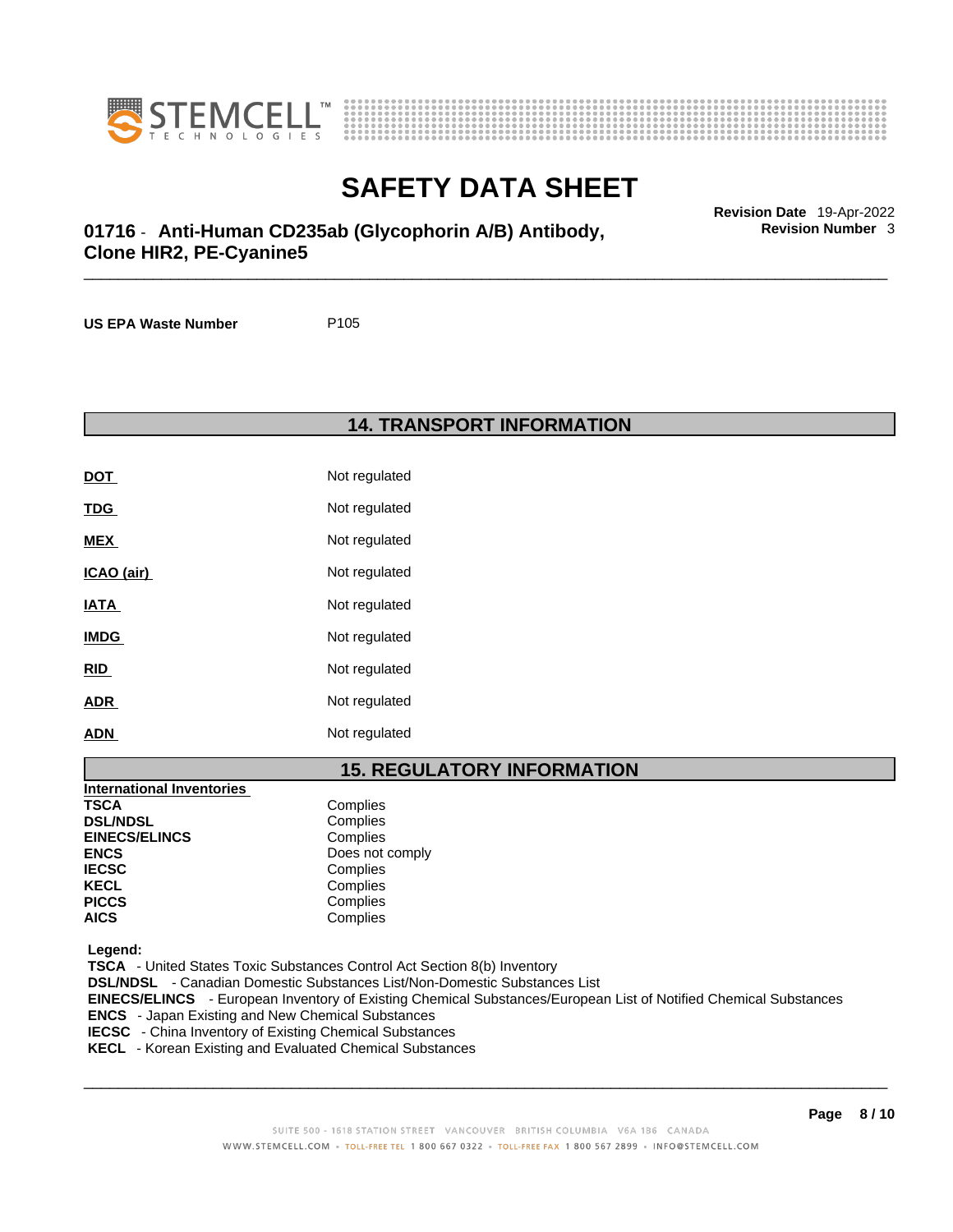



# \_\_\_\_\_\_\_\_\_\_\_\_\_\_\_\_\_\_\_\_\_\_\_\_\_\_\_\_\_\_\_\_\_\_\_\_\_\_\_\_\_\_\_\_\_\_\_\_\_\_\_\_\_\_\_\_\_\_\_\_\_\_\_\_\_\_\_\_\_\_\_\_\_\_\_\_\_\_\_\_\_\_\_\_\_\_\_\_\_\_\_\_\_ **Revision Date** 19-Apr-2022 **01716** - **Anti-Human CD235ab (Glycophorin A/B) Antibody, Clone HIR2, PE-Cyanine5**

**Revision Number** 3

 **PICCS** - Philippines Inventory of Chemicals and Chemical Substances

 **AICS** - Australian Inventory of Chemical Substances

#### **US Federal Regulations**

#### **SARA 313**

Section 313 of Title III of the Superfund Amendments and Reauthorization Act of 1986 (SARA). This product does not contain any chemicals which are subject to the reporting requirements of the Act and Title 40 of the Code of Federal Regulations, Part 372.

| SARA 311/312 Hazard Categories    |    |  |
|-----------------------------------|----|--|
| Acute health hazard               | No |  |
| <b>Chronic Health Hazard</b>      | No |  |
| Fire hazard                       | No |  |
| Sudden release of pressure hazard | No |  |
| <b>Reactive Hazard</b>            | No |  |

#### **CWA** (Clean Water Act)

This product does not contain any substances regulated as pollutants pursuant to the Clean Water Act (40 CFR 122.21 and 40 CFR 122.42).

#### **CERCLA**

This material, as supplied, does not contain any substances regulated as hazardous substances under the Comprehensive Environmental Response Compensation and Liability Act (CERCLA) (40 CFR 302) or the Superfund Amendments and Reauthorization Act (SARA) (40 CFR 355). There may be specific reporting requirements at the local, regional, or state level pertaining to releases of this material.

#### **US State Regulations**

#### **California Proposition 65**

This product does not contain any Proposition 65 chemicals.

#### **U.S. State Right-to-Know Regulations**

#### **US State Regulations**

| Chemical name            | New Jersey | <b>Massachusetts</b> | Pennsylvania |
|--------------------------|------------|----------------------|--------------|
| Water                    |            |                      |              |
| 7732-18-5                |            |                      |              |
| Sodium Phosphate Dibasic |            |                      |              |
| 7558-79-4                |            |                      |              |
| Sodium Azide             |            |                      |              |
| 26628-22-8               |            |                      |              |